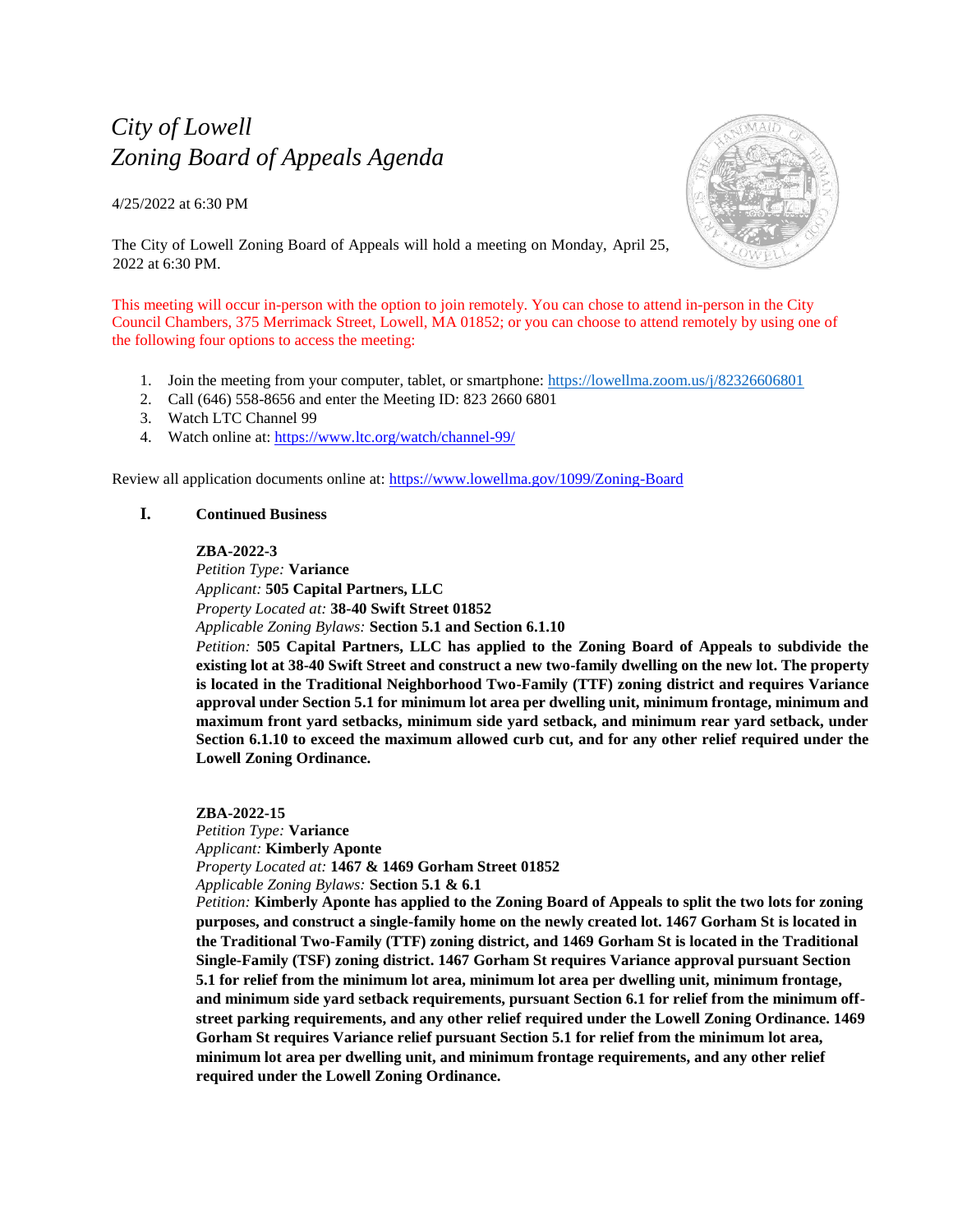## **II. New Business**

## **ZBA-2022-16**

*Petition Type:* **Variance** *Applicant:* **Madgi Mikhael** *Property Located at:* **22 Bellevue Street 01851** *Applicable Zoning Bylaws:* **Section 5.1 & 6.1**

*Petition:* **Madgi Mikhael has applied to the Planning Board and Zoning Board of Appeals seeking Special Permit and Variance approval at 22 Bellevue Street. The applicant seeks to convert the existing two-family residential building into a three-family residential building. The subject property is located in the Traditional Multi-Family (TMF) zoning district. The proposal requires Special Permit approval from the Planning Board pursuant Article 12.1(c) to expand a residential structure to three units, Variance approval pursuant Section 6.1 for relief from the off-street parking requirement and off-street parking dimensions, Section 5.1 for relief from the minimum lot area per dwelling unit and minimum usable open space per dwelling unit requirements, and any other relief required under the Lowell Zoning Ordinance. The applicant requires a continuance to the May 11 th meeting.**

#### **ZBA-2022-19**

*Petition Type:* **Variance** *Applicant:* **Angela Kulesza** *Property Located at:* **239 Mansur Street 01852** *Applicable Zoning Bylaws:* **Section 5.1** 

*Petition:* **Angela Kulesza has applied to the Zoning Board of Appeals for Variance approval to construct a covered deck on her property. The property is located in the Suburban Single Family (SSF) zoning district, and requires one variance for Floor Area Ratio (FAR) under Section 5.1 and any other relief required under the Lowell Zoning Ordinance.**

## **ZBA-2022-22**

*Petition Type:* **Variance**

*Applicant:* **ZR Development Group LLC** *Property Located at:* **74 Boisvert Street, 253 W Sixth Street 01850** *Applicable Zoning Bylaws:* **Section 5.1, 6.1, 8.1.3**

*Petition:* **ZR Development Group LLC has applied to the Lowell Planning Board and Lowell Zoning Board of Appeals to redevelop the existing St. Louis School building at 74 Boisvert Street/253 W Sixth Street into nineteen (19) residences with twenty four (24) off-street parking spaces. The property is located in the Traditional Neighborhood Multi-Family (TMF) zoning district. The application requires Site Plan Review under Section 11.4 to construct more than three dwelling units and Special Permit approval for the conversion of an existing historic school under Section 8.1. The application also requires Variance approval under Section 6.1 for relief from the off-street parking requirement, Section 5.1 for relief from the land area per dwelling unit requirement and usable open space requirement, and under Section 8.1.3(4) for relief from the minimum square footage requirement and for any other relief required under the Lowell Zoning Ordinance.** 

**ZBA-2022-23**

*Petition Type:* **Variance** *Applicant:* **Lydia Blanchard** *Property Located at:* **160 Merrimack Street 01852** *Applicable Zoning Bylaws:* **Section 6.1**